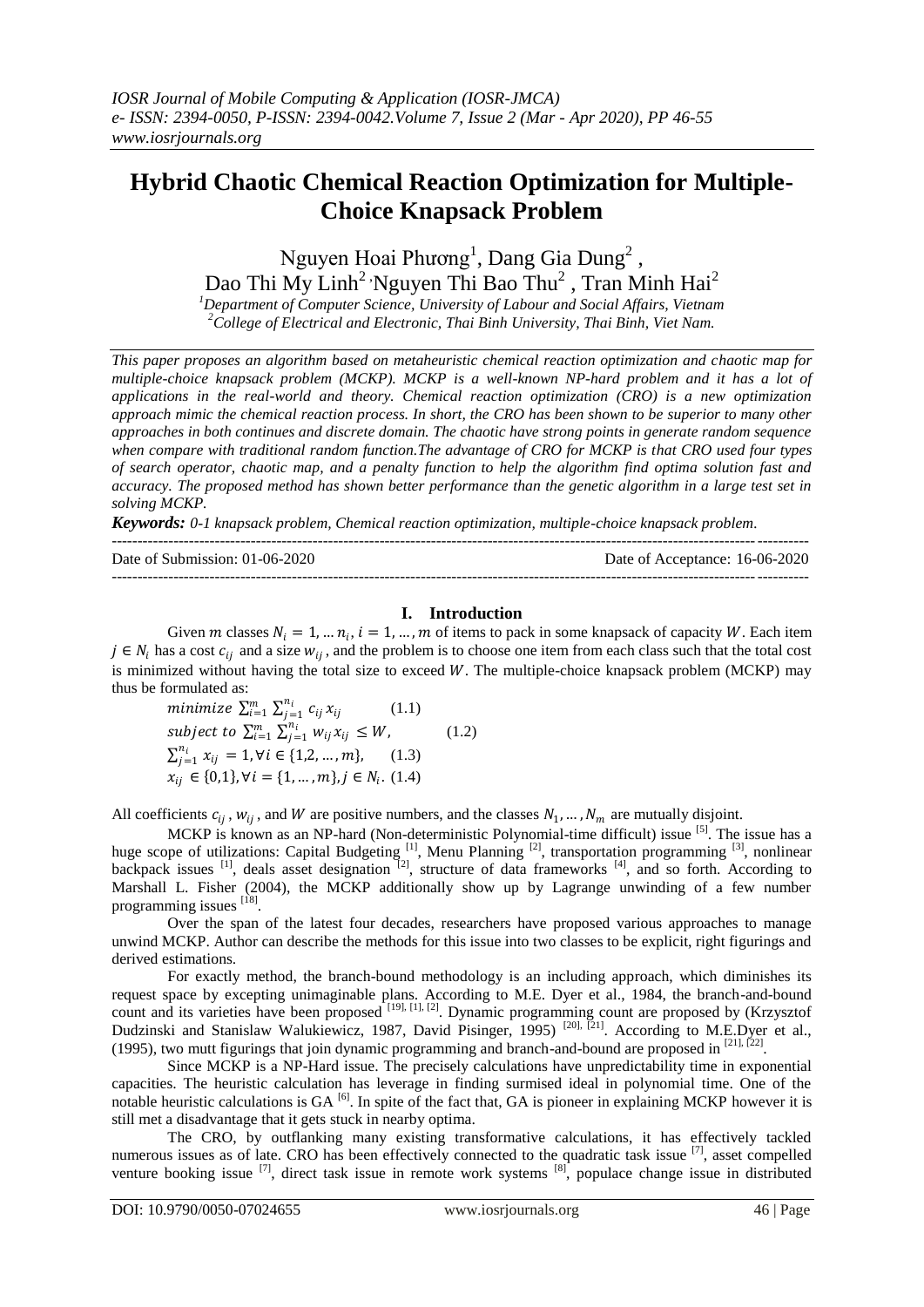gushing <sup>[9]</sup>, subjective radio range assignment issue <sup>[10]</sup>, framework planning issue <sup>[11, 12]</sup>, standard consistent benchmark work  $^{[13]}$ , stock portfolio choice issue  $^{[14]}$ , counterfeit neural system preparing  $^{[15]}$ , organize coding advancement <sup>[16]</sup>, booking on Heterogeneous Computing Environments <sup>[17]</sup>, 0-1 Knapsack issue what's more, to numerous different issues.

In this examination, the CRO is made to enlighten MCKP. The proposed computation shows up GA while using a comparable presentation game plan, also, half breed and change managers in GA are moreover used as neighbor looks for in CRO. However, CRO and GA are absolutely particular in the way in which they attempting to find perfect game plan. GA is imitated from transformative procedure using three directors: change, cross breed, and region; while the CRO is reflect from engineered reaction process using four simple substance reactions: On-Wall Ineffective Collision, breaking down, Inter-nuclear insufficient, and mix. The investigation of MCKP test set demonstrates that CRO superior to GA.

The rest of the paper is organized in sections: Section I briefly gives the original framework of CRO. Section II explains the modification of the original CRO to adapt it to the MCKP problem. Author survey the behavior of CRO and compare the simulated results of the CRO with GA in Section V. Author conclude this paper and suggest potential future work in Section VI.

## **II. Basic Chemical Reaction Optimization**

CRO  $^{[7]}$  is a metaheristic energized by the engineered reaction process. In CRO, one molecule (M) that has the sub-nuclear structure ω, potential essentialness (PE), Kinetic imperativeness (KE), least structure (minStruct), hits number (numHit), number of hit that minStruct is gotten (minHit) and various characteristics address a potential course of action. It replicates four sorts of substance reactions including on-divider lacking effect, disintegration, between nuclear inadequate accident and blend.

In the reaction technique, the PE goes toward the unimportant state, similar to target work in improvement issues. PE is regularly used as the wellbeing of the objective work.

Author mean PE  $\omega$  and KE  $\omega$  are PE and KE of an atom with particle structure  $\omega$ , individually. An atom with particle structure ω is likewise called atom ω.

CRO includes three phases: initial phase, iteration phase and final phase. The initial phase, assigning initial values for parameters *PopSize, KElossRate, InitialKE, MoleColl,*  $\alpha$ *,*  $\beta$  *and buffer. An initial population* ( $Pop$ ) including  $PopSize$  molecules is generated. Their initial  $KEs$  are assigned by *InitialKE*, and their initial PEs are assigned by its objective function values.

In each iteration, if  $r > \text{MoleColl}$ , where r is a randomly number distributed in [0,1], and MoleColl  $\in$  0,1 is a presetting system parameter then uni-molecular reaction is chosen. Otherwise, an inter-molecular reaction is trigged. In an uni-molecular reaction, one molecule  $\omega$  is randomly chosen and check if it satisfies the decomposition condition:  $(numHit_\omega - minHit_\omega) > \alpha$ , where  $\alpha$  is a presetting system parameter. If so, decomposition reaction is trigged, else the On-Wall ineffective collision is trigged. In inter-molecular, two molecules  $\omega_1, \omega_2$  are randomly selected from the *Pop* and check if synthesis condition is satisfied:( $KE_{\omega_1} \leq \beta$ and  $KE_{\omega_2} \leq \beta$ ), where  $\beta$  is a presetting system parameter, it consider as the minimum KE a molecule should have. Otherwise, an inter-molecular ineffective collision is executed. The pseudocode of CRO is described in Algorithm 1.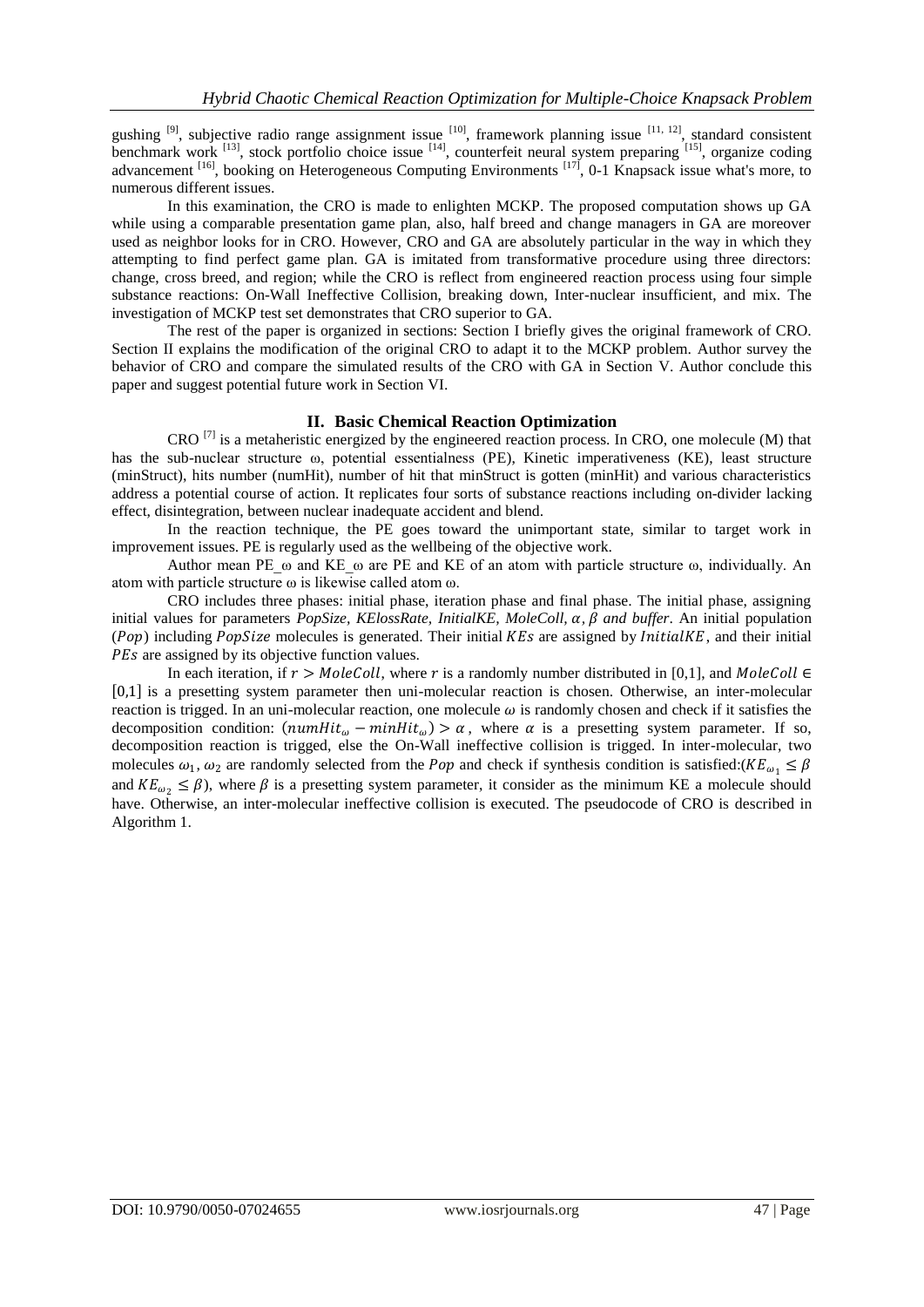```
Algorithm 1: CRO algorithm
```

| Input: Problem-specific information (the objective function f, constraints, and |
|---------------------------------------------------------------------------------|
| the                                                                             |
| dimensions of the problem                                                       |
| <b>Output:</b> The overall minimum solution and its function value              |
| 1 Assign parameter values to PopSize, KELossRate, MoleColl, buffer and          |
| <i>InitialKE</i>                                                                |
| 2 Let Pop be the set of molecules {1, 2,, PopSize}                              |
| 3 Evaluate the molecules in Pop                                                 |
| 4 while $\leq$ the termination criteria not met $\geq$ do                       |
| Get r randomly in interval [0,1]<br>5.                                          |
| 6if $(r > MoleColl)$ then                                                       |
| Select a molecule $\omega$ from Pop randomly<br>7                               |
| <b>8</b> if $\leq$ decomposition criterion met>then                             |
| Execute decomposition reaction<br>9                                             |
| 10<br>else                                                                      |
| Execute On - Wall Ineffective Collision reaction<br>11                          |
| 12else                                                                          |
| 13<br>Select two molecules $\omega_1$ and $\omega_2$ from Pop randomly          |
| $if$ synthesis criterion met > then<br>14                                       |
| 15<br><b>Execute Synthesis reaction</b>                                         |
| 16 else                                                                         |
| Execute Inter-molecular ineffective collision reaction<br>17                    |
| Check for any new minimum solution<br>18                                        |
| 19return                                                                        |
|                                                                                 |

# **2.1 Elementary reactions**

## **On-Wall Ineffective Collision**

When this reaction is trigged, one molecule  $\omega$  is randomly chosen from the Pop; a neighborhood operator is used to generate a new one  $\omega'$ . If the (1.5) holds.

 $PE_{\omega} + KE_{\omega} \geq PE_{\omega}$  $(1.5)$ In this case,  $KE_{\omega'}$  is obtained by

 $KE_{\omega}$ <sup>'</sup> =  $(PE_{\omega} + KE_{\omega} - KE_{\omega}$ ') × q

where q is a random number in [KElossRate, 1], KElossRate  $\in [0,1]$  is a presetting system parameter of CRO. The molecule  $\omega$  is replaced by the new one  $\omega'$ . The remaining  $1 - q$  portion of energy is transferred to a central energy buffer  $(buffer)$ .

If (6.5) is not satisfied, the  $numHit_{\omega}$  is increased by 1,  $\omega'$  is discarded.

# **Decomposition**

In the decomposition, a neighborhood search is used to generate two new molecules  $\omega'_1$ ,  $\omega'_2$  from one molecule  $\omega$ . There are two cases, the change will be accepted.

The first case, (1.6) is held.

 $PE_{\omega} + KE_{\omega} \ge PE_{\omega'_{1}} + PE_{\omega'_{2}}$  $(1.6)$ Let  $E_{temp\ 1} = PE_{\omega} + KE_{\omega} - PE_{\omega_1'} - PE_{\omega_2'}$ . The  $KE_{\omega_1'}$ , and  $KE_{\omega_2'}$  are updated as follows.  $KE_{\omega_1} = E_{temp\ 1} \times q$  $KE_{\omega_2} = E_{temp\ 1} \times (1 - q)$ where  $q$  is a random number in [0; 1].

The second case, the reaction is also executed with the support of central energy  $buffer$  when (1.7) is hold.

 $PE_{\omega} + KE_{\omega} + q_1 \times q_2 \times buffer \ge PE_{\omega'_1} + PE_{\omega'_2}$  (1.7)

where $q_1$  and  $q_2$  are randomly uniform number in [0,1]. In this case, let

 $E_{temp\ 2} = PE_{\omega} + KE_{\omega} + q_1 \times q_2 \times buffer - PE_{\omega'_1} - PE_{\omega'_2}$ 

The  $KE_{\omega_1}$ ,  $KE_{\omega_2}$  are updated as follows.

 $KE_{\omega_1} = E_{temp\ 2} \times q_3$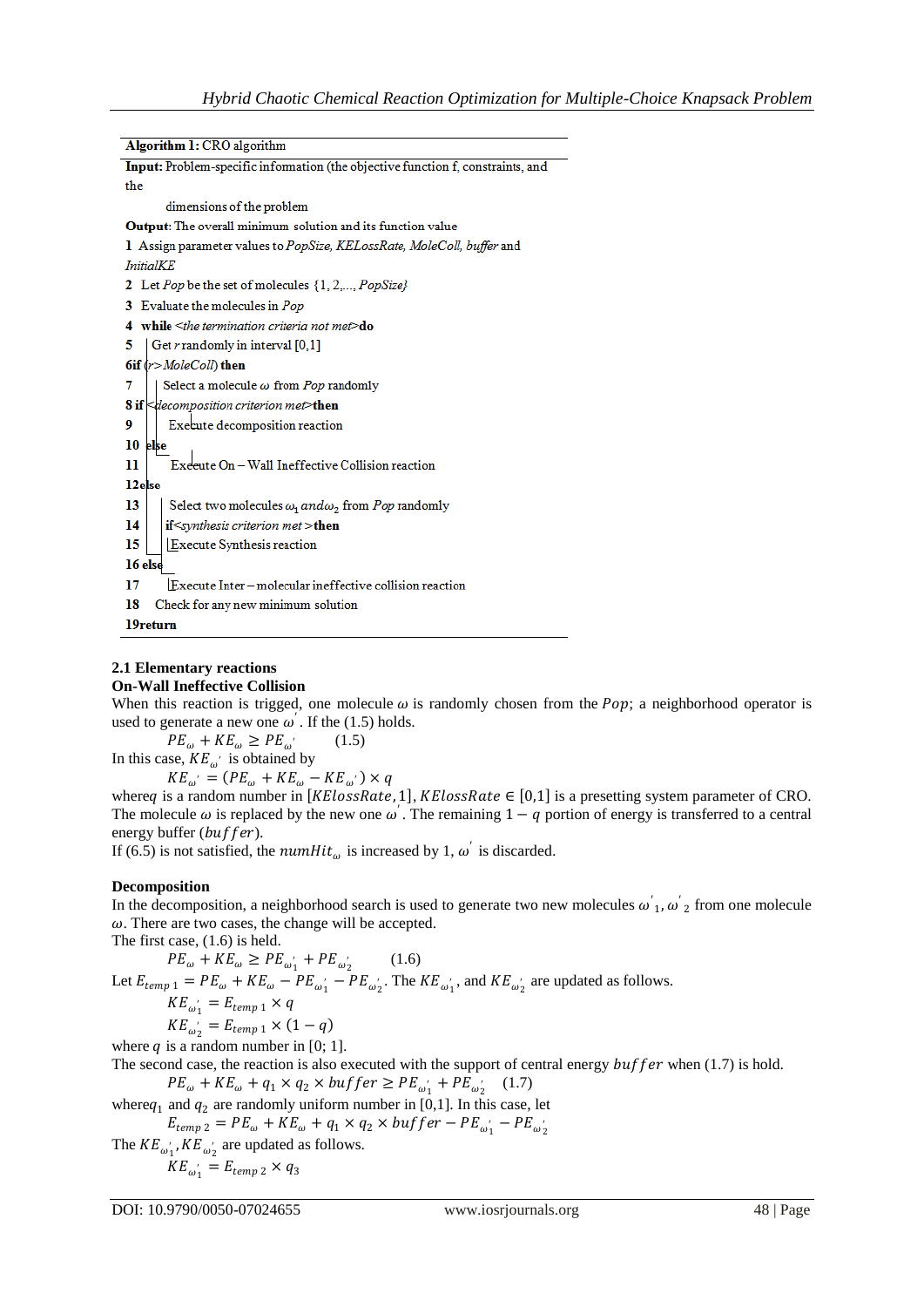$KE_{\omega_2} = E_{temp\ 2} \times (1 - q_3)$ 

where  $q_3$  is a random number in [0; 1]. The  $q_1$  and  $q_2$  are used to restrict the  $KE_{\omega'_1}$  and  $KE_{\omega'_2}$  from being too large, for the buffer is normally large. The buffer is then updated by

 $buffer = (1 - q_1 \times q_2) buffer$ If either (1.6) or (1.7) is satisfied, the molecule  $\omega$  is removed from the Pop, two new ones  $\omega'_1$  and  $\omega'_2$  are added. Otherwise, the change is forbidden, only  $numHit_{\omega}$  is increased by 1.

#### **Inter-molecular ineffective collision**

A neighborhood operator is used to generate two new molecules  $\omega'_1$ ,  $\omega'_2$  from two molecules  $\omega_1$ ,  $\omega_2$ . The change is accepted if (1.8) holds

 $PE_{\omega_1} + PE_{\omega_2} + KE_{\omega_1} + KE_{\omega_2} \geq PE_{\omega'_1} + PE_{\omega'_2}$  $(1.8)$ Let  $E_{temp} = PE_{\omega_1} + PE_{\omega_2} + KE_{\omega_1} + KE_{\omega_2} - PE_{\omega'_1} - PE_{\omega'_2}$ .  $KE_{\omega_1}$  and  $KE_{\omega_2}$  are updated respectively by  $KE_{\omega_1} = E_{temp} \times q$ 

$$
KE_{\omega_2}^{\ \ \cdot \ \ \cdot} = E_{temp} \times (1-q),
$$

where q is a random number in [0; 1].  $numHit_{\omega'_1}$ , and  $numHit_{\omega'_2}$  are increased by 1.  $minHit_{\omega'_1}$  and  $minHit_{\omega'_2}$ equal to  $numHit_{\omega_1}$  and  $minHit_{\omega_2}$ , respectively. If is not satisfied, only  $numHit_{\omega_1}$  and  $numHit_{\omega_2}$  are increased by 1.

#### **Synthesis**

Firstly, one combining operator is used to combined two molecules  $\omega_1$ ,  $\omega_2$  become one molecule  $\omega'$ . If (1.9) is satisfied.

 $PE_{\omega_1} + PE_{\omega_2} + KE_{\omega_1} + KE_{\omega_2} \geq PE_{\omega}$  $(1.9)$ Then  $KE_{\omega}$ ' is assigned by  $KE_{\omega}$ ' =  $PE_{\omega_1} + PE_{\omega_2} + KE_{\omega_1} + KE_{\omega_2} - PE_{\omega}$ ' The new molecule  $\omega'$  is added to the *Pop*, and two old molecules  $\omega_1$ ,  $\omega_2$  are discarded.

|  |  | Figure 1.1: Solution presentation |  |
|--|--|-----------------------------------|--|

If (1.9) is not satisfied, the numHit<sub> $\omega_1$ </sub>, and numHit<sub> $\omega_2$ </sub> are increased by 1,  $\omega$  is discarded. The ideal of this operator is that a molecule with bigger  $KE$  has more chance to explore another place in the search space.

#### **III. Logistic chaotic map**

According to Geoff Boeing(2016), the logistic map is a polynomial mapping (equivalently, recurrence relation) of degree 2, often cited as an archetypal example of how complex, chaotic behaviour can arise from very simple non-linear dynamical equations<sup>[23]</sup>. The map was popularized in a 1976 paper by the biologist Robert May, in part as a discrete-time demographic model analogous to the logistic equation first created by Pierre François Verhulst by Cheng Zhang (2010)<sup>[24]</sup>.

Mathematically, the logistic map is written

$$
x_{n+1} = rx_n(1 - x_n)
$$

where  $x_n$  is a number between zero and one that represents the ratio of existing population to the maximum possible population. The values of interest for the parameter  $r$  (sometimes also denoted  $\mu$ ) are those in the interval [0,4].

The chaotic have strong points in generate random sequence when compare with traditional random function.

## **IV. Solving MCKP by Hybrid Chemical reaction optimization**

#### **4.1 Solution Representation**

According to M Gen and R Cheng (2000), similar to GA in represent a solution  $^{[25]}$ . An integer string is used to represent a solution. The  $y_i$  receives an integer in  $N_i$ , it represents  $y_i \in N_i$  is chosen. The string length is  $m$  corresponding to a solution in MCKP. The solution presentation is depicted in Fig. 6.1. By defining an indicator variable,  $y_i$  is as follows:

$$
y_i = j
$$
 if  $x_{ij} = 1$ ,  $j \in N_i$ ,  $i = 1, 2, ..., m$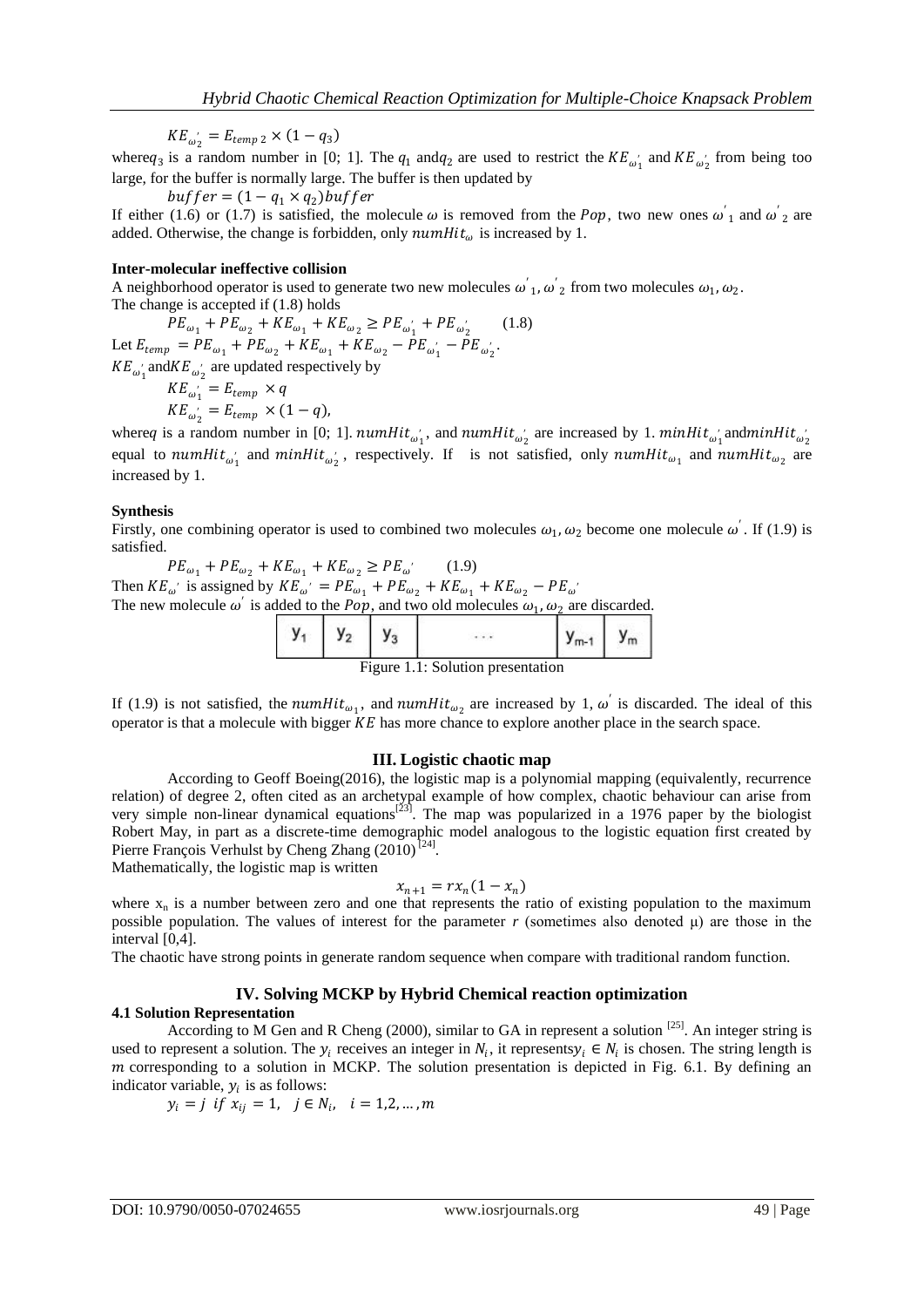## **4.2 Objective function**

The objective PE is calculated as formula:

 $PE = \sum_{i=1}^{m} \sum_{i=1}^{n_i} c_{ij} x_{ij} + g(x)$  (1.10)

where  $g(x)$  is penalty function as following:

 $g(k)=\{$ 0  $if (1.2)$  is hold  $\Omega_0 + \left(\sum_{i=1}^m\,\sum_{i=1}^{n_i}\,w_{ij}\,x_{ij}\,-W\right)\ \ \, \textit{if otherwise}.$ 

where  $\Omega_0$  is a given positive constant. The ideal here is that for violate solution will have a larger PE. It forces the algorithm search both sides of search space that is feasible and infeasible domains.

## **4.3 Elementary operators**

#### **On-wall operator**

This operator use for On-Wall Ineffective Collision reaction. One position  $i<sup>th</sup>$  is randomly selected from 1, ..., *m*, and value of  $y_i$  is replaced by a random number in 1, ...,  $n_i$ .

#### **Inter-molecular ineffective collision operator**

Two solutions  $\omega'_1$  and  $\omega'_2$  are obtained from two solutions  $\omega_1$  and  $\omega_2$ . The two points crossover operator commonly used in GA is adopted. In the procedure, two points  $k_1$ ,  $k_2$  will be chosen to separate each of the solutions  $\omega_1$  and  $\omega_2$  to three parts. The solution  $\omega'_1$  is created from the even parts of  $\omega_1$  combined with the odd parts of  $\omega_2$ . The solution  $\omega_2$  is created from the even parts of  $\omega_2$  combined with the odd parts of  $\omega_1$ .

#### **Decomposition operator**

This process produces two solutions from one original solution. This operator affects diversification and makes the algorithm explorer the search space. The decomposition operator is designed inspiring from the "half-total-exchange" operator that is used to solve the channel assignment problem  $[7]$ . The operator creates two solutions  $\omega'_1$  and  $\omega'_2$  from solution  $\omega$ . Firstly,  $\omega$  is duplicated to generate  $\omega'_1$  and,  $\omega'_2$ . After that, perturbations for  $n/2$  positions in solutions  $\omega'_1$  and  $\omega'_2$  are made randomly. The pseudocode of the decomposition operator is described in Algorithm 10.

**Algorithm 10:***decomposition*  $(\omega)$ **Input:** Solution **Output:** $\omega'_1$  and  $\omega'_2$ **1** Duplicate  $\omega$  to produce  $\omega'_1$  and  $\omega'_2$  for change  $\leftarrow$  1 to n/2 do **2** Get *i* and *j* randomly in the set of  $\{1, \ldots, m\}$ .  $3\omega_1'(i)$  and  $\omega_2'(j)$  are assigned by two random integers in  $N_i$  and  $N_j$ , respectively **4 return**

## **Synthesis operator**

In this algorithm, the synthesis operator is used  $^{[13]}$ . The operator combines two molecules with solutions  $\omega_1$  and  $\omega_2$  into one molecule with solution  $\omega'$ . For each  $\omega'$  (i) is randomly selected from  $\omega_1$ (i) or  $\omega_2$ (i). The repair function is also used to ensure the constraint is met. The pseudocode of the synthesis operator is described in Algorithm 11.

## **Algorithm 11:***synthesis* ( $\omega_1$ ,  $\omega_2$ )

**Input:** Solution  $\omega_1$  and  $\omega_2$ **Output:** Solution $\omega'$ **1for** $i$  ← 1 to n **do 2** Get *r* randomly in [0,1] **3if**  $(r > 0.5)$  then  $4 \mid \mid \omega^{'}(i) \leftarrow \omega_1(i)$  $5$  else  $6 \mid |\omega^{'}(i) \leftarrow \omega_2(i)$ **7 return**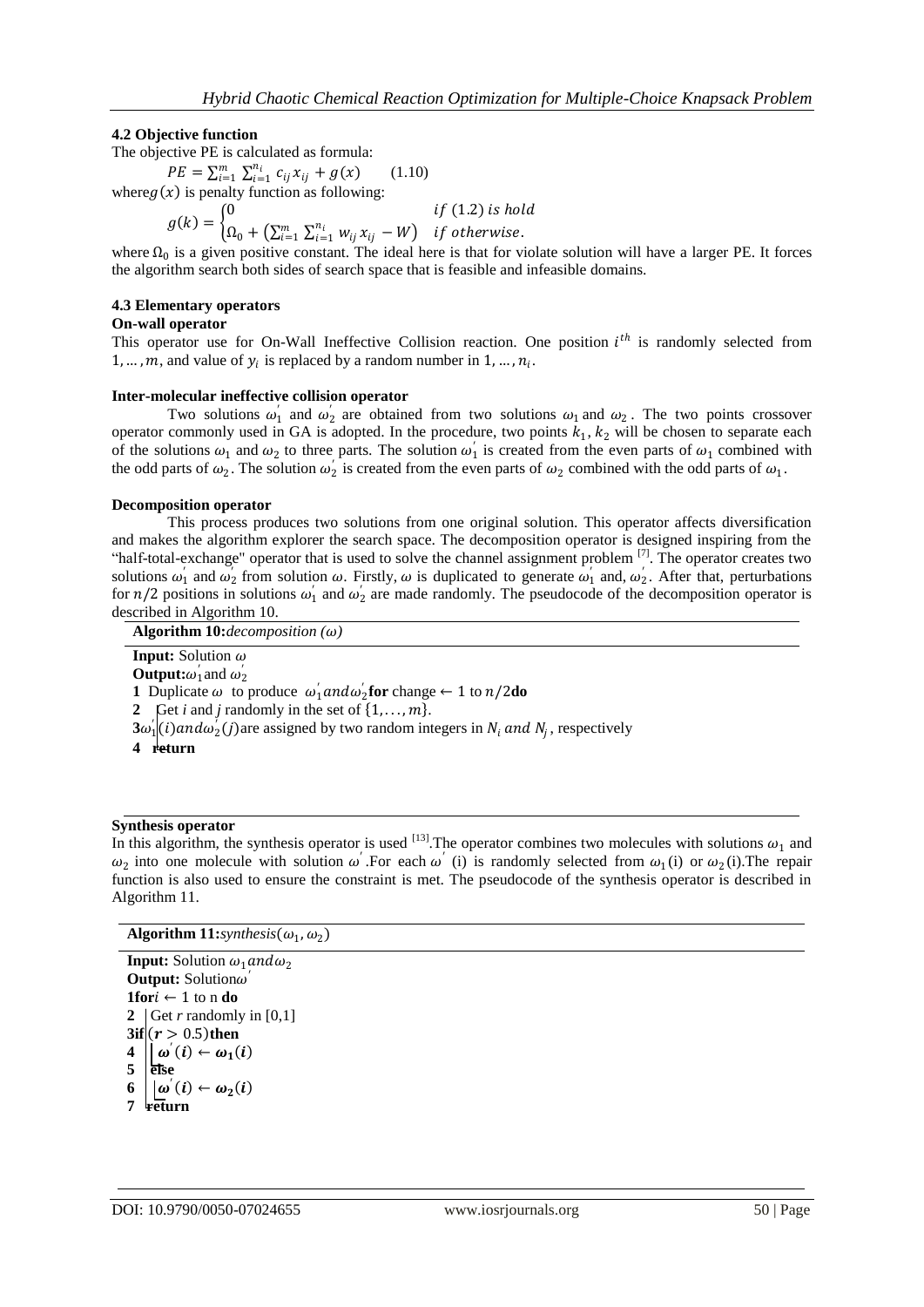#### **5.1 Data test set**

#### **V. Experiment and analysis**

All the algorithms were implemented in Matlab R2016b. The test environment is set up on a personal computer with Intel core i5 CPU at 1.6 GHz CPU, 2G RAM, running on Windows 10.

Author will consider how the algorithm behaves for different problem sizes, test instances, and data-ranges.

Two types of randomly generated data instances are considered, each instance tested with data-range  $R = 1000$ for different number of classes  $m$  and sizes  $n_i$ :

• Strongly correlated data instances (SC): In knapsack problem  $w_j$  is randomly generated in [1, R] and  $c_j = w_j + 10$ . For each class *i* generate  $n_i$  items  $(w'_j, c'_j)$  as for knapsack problem, and order these by increasing weight. The data instance for MCKP is then  $w_{ij} = \sum_{h=1}^{j} w'_{h}$  and  $c_{ij} = \sum_{h=1}^{j} c'_{h}$ ,  $j = 1, 2, ..., n_i$ . Such instances have no dominated items, and form an upper convex set.

• Subset-sum data instances (SS): Each  $w_{ij}$  is randomly chosen in [1, R] and  $w_{ij} = c_{ij}$ . These instances are hard because its upper bound will yield  $u_{ij} = W^{[105]}.$ 

For each instance, the C is calculated as follows.

$$
W=\frac{1}{2}\Big(\sum_{i=1}^m min_{j\in N_i}\big(w_{ij}\big)+max_{j\in N_i}\big(w_{ij}\big)\Big)
$$

#### **5.2 Parameter setting**

GA's parameters are set:  $Popsize = 20$ ,  $Pc = 0.8$ ,  $Pm = 0.1^{[10]}$ .

For the CRO, parameter setting affects its performance. Our goal is to assign parameter values to CRO with relatively good performance for the test instances. The parameters are assigned for CRO1 and CRO2 as follows: KElossRate = 0.8, InitialKE = 1000, PopSize = 20, MoleColl = 0.2, buffer = 0,  $\alpha$  = 10000 and  $\beta$  = 10. For CRO2, the random generation is replaced by logistic chaotic map.

#### **5.3 Experiment results**

Author observe the convergence curves of three test instances in the strongly correlated test set. The three instances with  $(m = 10, n = 10)$ ,  $(m = 100, n = 100)$ , and  $(m = 1000, n = 100)$  are used in this experiment. Figure 1.3 shows the evolution of the mean of the best total costs of CRO1 and CRO 2 over 30 runs in the three instances. It indicates the global search ability and the convergence ability of CRO. There are several observations and they are given as follows:

In the case  $(m = 10, n = 10)$ , as depict in Fig. 1.2(a) the convergence curve of GA is tied with CRO's, but CRO is still better. For instance  $(m = 100, n = 100)$ , the Fig. 1.2(b) shows that CRO have a much more quick convergence compares with GA, and PSO. For larger instance  $(m = 1000, n = 100)$ , the Fig. 1.2(c) show that CRO still have a good convergence, while GA, and PSO shows a very slow convergence. From the Fig. 1.2 shows that CRO much more better GA, and PSO in convergent rate and solution quality when solving large MCKP.

Author adopt the same stopping criterion, that the function evaluation limit is set to 100000, for all the test.

Table 1.1 shows the experimental results of the strongly correlated instances. For all the proposed instances, CRO yields superior results compared with GA, and PSO. The series of experimental results demonstrate the superiority and effectiveness of CRO. In comparison with GA, and PSO; CRO can get better results in a shorter time. The smaller standard deviation (StdDev) shows that the new algorithm is more robust than GA, and PSO.

Table 1.2 shows the experimental results of the subset-sum instances. In all the instances, CRO shows much better than GA, and PSO in the solution quality.

| <b>Instances</b>  | Algorithm        | mean     | worst    | best     | stdDev  | time  |
|-------------------|------------------|----------|----------|----------|---------|-------|
|                   | <b>GA</b>        | 873.20   | 870.00   | 893.20   | 15.98   | 7.076 |
| $m=10$ , $n=10$   | <b>PSO</b>       | 878.79   | 873.51   | 898.92   | 0.00    | 7.355 |
|                   | CRO <sub>1</sub> | 887.10   | 881.91   | 907.00   | 15.98   | 7.076 |
|                   | CRO <sub>2</sub> | 893.75   | 883.67   | 907.29   | 0.00    | 7.355 |
|                   | <b>GA</b>        | 584.40   | 243.80   | 684.40   | 294.60  | 13.9  |
| $m=10$ , $n=100$  | <b>PSO</b>       | 591.23   | 246.36   | 687.45   | 0.00    | 7.384 |
|                   | CRO <sub>1</sub> | 593.64   | 250.25   | 689.46   | 294.60  | 13.9  |
|                   | CRO <sub>2</sub> | 594.02   | 259.69   | 696.06   | 0.00    | 7.384 |
|                   | <b>GA</b>        | 3065.00  | 2340.80  | 3065.00  | 1807.00 | 20.74 |
| $m=10$ , $n=1000$ | <b>PSO</b>       | 3070.34  | 2348.00  | 3073.42  | 0.28    | 7.655 |
|                   | CRO <sub>1</sub> | 3072.82  | 2352.00  | 3080.65  | 1807.00 | 20.74 |
|                   | CR <sub>O2</sub> | 3081.18  | 2353.02  | 3087.80  | 0.28    | 7.655 |
| $m=10$ , $n=10$   | <b>GA</b>        | 30910.05 | 25289.44 | 30910.34 | 2978.00 | 29.66 |
|                   | <b>PSO</b>       | 30918.21 | 25293.01 | 30915.24 | 0.00    | 8.969 |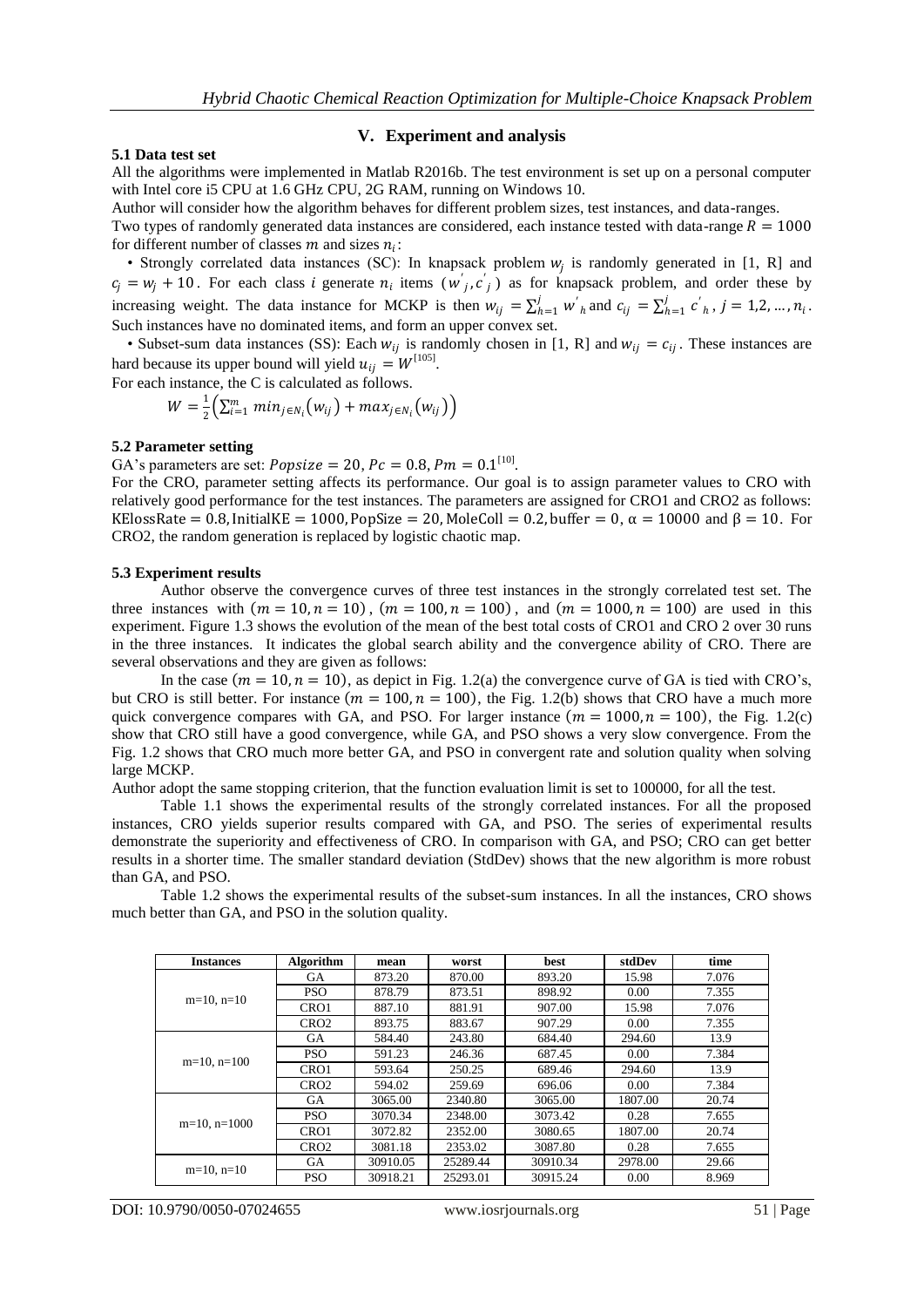*Hybrid Chaotic Chemical Reaction Optimization for Multiple-Choice Knapsack Problem*

|                   | CRO <sub>1</sub> | 30923.18    | 25297.21    | 30919.25    | 2978.00   | 29.66 |
|-------------------|------------------|-------------|-------------|-------------|-----------|-------|
|                   | CRO <sub>2</sub> | 30927.13    | 25303.29    | 30926.10    | 2978.00   | 25.66 |
|                   | <b>GA</b>        | 200000.00   | 100000.00   | 200000.00   | 24365.00  | 39.12 |
|                   | <b>PSO</b>       | 200002.93   | 100000.95   | 200005.24   | 22.20     | 8.47  |
| $m=100$ , $n=10$  | CRO1             | 200005.18   | 100005.30   | 200010.24   | 24365.00  | 39.12 |
|                   | CRO <sub>2</sub> | 200007.84   | 100006.14   | 200011.83   | 24365.00  | 34.12 |
|                   | <b>GA</b>        | 2000230.00  | 1700000.00  | 2000230.00  | 300000.00 | 49.94 |
| $m=100$ , $n=100$ | <b>PSO</b>       | 2000230.99  | 1700005.80  | 2000234.16  | 31.04     | 9.075 |
|                   | CRO <sub>1</sub> | 2000235.89  | 1700015.15  | 2000239.95  | 300000.00 | 49.94 |
|                   | CRO <sub>2</sub> | 2000238.94  | 1700021.73  | 2000246.53  | 300000.00 | 49.4  |
|                   | <b>GA</b>        | 10170210.00 | 10000000.00 | 10170210.00 | 31502.00  | 95.15 |
| $m=1000$ , $n=10$ | <b>PSO</b>       | 10170218.34 | 10000004.60 | 10170211.14 | 133.22    | 17.89 |
|                   | CRO <sub>1</sub> | 10170226.44 | 10000009.73 | 10170213.23 | 31502.00  | 95.15 |
|                   | CRO <sub>2</sub> | 10170228.11 | 10000011.93 | 10170222.34 | 31502.00  | 99.15 |

**Table 1.1:** Experimental results for strongly correlated instances

| <b>Instances</b>  | <b>Algorithm</b> | mean       | worst      | best       | stdDev    | time  |
|-------------------|------------------|------------|------------|------------|-----------|-------|
| $m=10$ , $n=10$   | GA               | 833.20     | 820.04     | 893.20     | 17.98     | 6.08  |
|                   | <b>PSO</b>       | 834.48     | 823.89     | 893.78     | 0.00      | 7.36  |
|                   | CRO <sub>1</sub> | 836.16     | 829.27     | 893.99     | 15.98     | 7.08  |
|                   | CRO <sub>2</sub> | 844.45     | 834.44     | 903.71     | 0.00      | 7.36  |
|                   | <b>GA</b>        | 582.40     | 443.80     | 683.40     | 24.60     | 13.90 |
| $m=10$ , $n=100$  | <b>PSO</b>       | 590.45     | 448.32     | 692.14     | 0.00      | 6.38  |
|                   | CRO1             | 599.73     | 454.17     | 700.07     | 294.60    | 13.90 |
|                   | CRO <sub>2</sub> | 607.66     | 455.19     | 707.02     | 0.00      | 7.38  |
|                   | GA               | 3061.00    | 2740.80    | 3165.00    | 1807.00   | 20.74 |
| $m=10$ , $n=1000$ | <b>PSO</b>       | 3061.62    | 2750.60    | 3165.99    | 0.28      | 7.66  |
|                   | CRO1             | 3064.40    | 2757.72    | 3171.80    | 1807.00   | 20.74 |
|                   | CRO2             | 3069.86    | 2764.10    | 3176.99    | 0.28      | 7.66  |
|                   | <b>GA</b>        | 30910.05   | 25289.44   | 30910.34   | 2978.00   | 29.66 |
|                   | <b>PSO</b>       | 30917.24   | 25295.45   | 30911.79   | 0.00      | 8.97  |
| $m=10$ , $n=10$   | CRO1             | 30917.59   | 25305.40   | 30917.96   | 2978.00   | 9.66  |
|                   | CRO <sub>2</sub> | 30920.90   | 25312.24   | 30922.88   | 2978.00   | 25.66 |
|                   | <b>GA</b>        | 201230.00  | 201122.00  | 200000.00  | 24365.00  | 39.12 |
|                   | <b>PSO</b>       | 201232.37  | 201124.45  | 200007.91  | 22.20     | 8.47  |
| $m=100$ , $n=10$  | CRO1             | 201240.67  | 201125.29  | 200010.70  | 24365.00  | 39.12 |
|                   | CRO2             | 201248.73  | 201131.73  | 200018.87  | 24365.00  | 34.12 |
|                   | <b>GA</b>        | 000230.00  | 1700022.00 | 2000230.00 | 300000.00 | 49.94 |
| $m=100$ , $n=100$ | <b>PSO</b>       | 2000236.52 | 1700031.23 | 2000234.26 | 31.04     | 9.08  |
|                   | CRO1             | 2000246.04 | 1700032.54 | 2000235.50 | 300000.00 | 49.94 |
|                   | CRO <sub>2</sub> | 2000246.43 | 1700038.89 | 2000239.93 | 300000.00 | 49.40 |
|                   | <b>GA</b>        | 9170210.00 | 9000000.00 | 9170210.00 | 1502.00   | 95.15 |
| $m=1000$ , $n=10$ | <b>PSO</b>       | 9170217.10 | 9000001.48 | 9170216.60 | 133.22    | 17.89 |
|                   | CRO1             | 9170220.38 | 9000005.70 | 9170221.31 | 31502.00  | 95.15 |
|                   | CRO <sub>2</sub> | 9170220.79 | 9000010.49 | 9170223.73 | 31502.00  | 99.15 |

**Table 1.2:** Experimental results for subset-sum instances

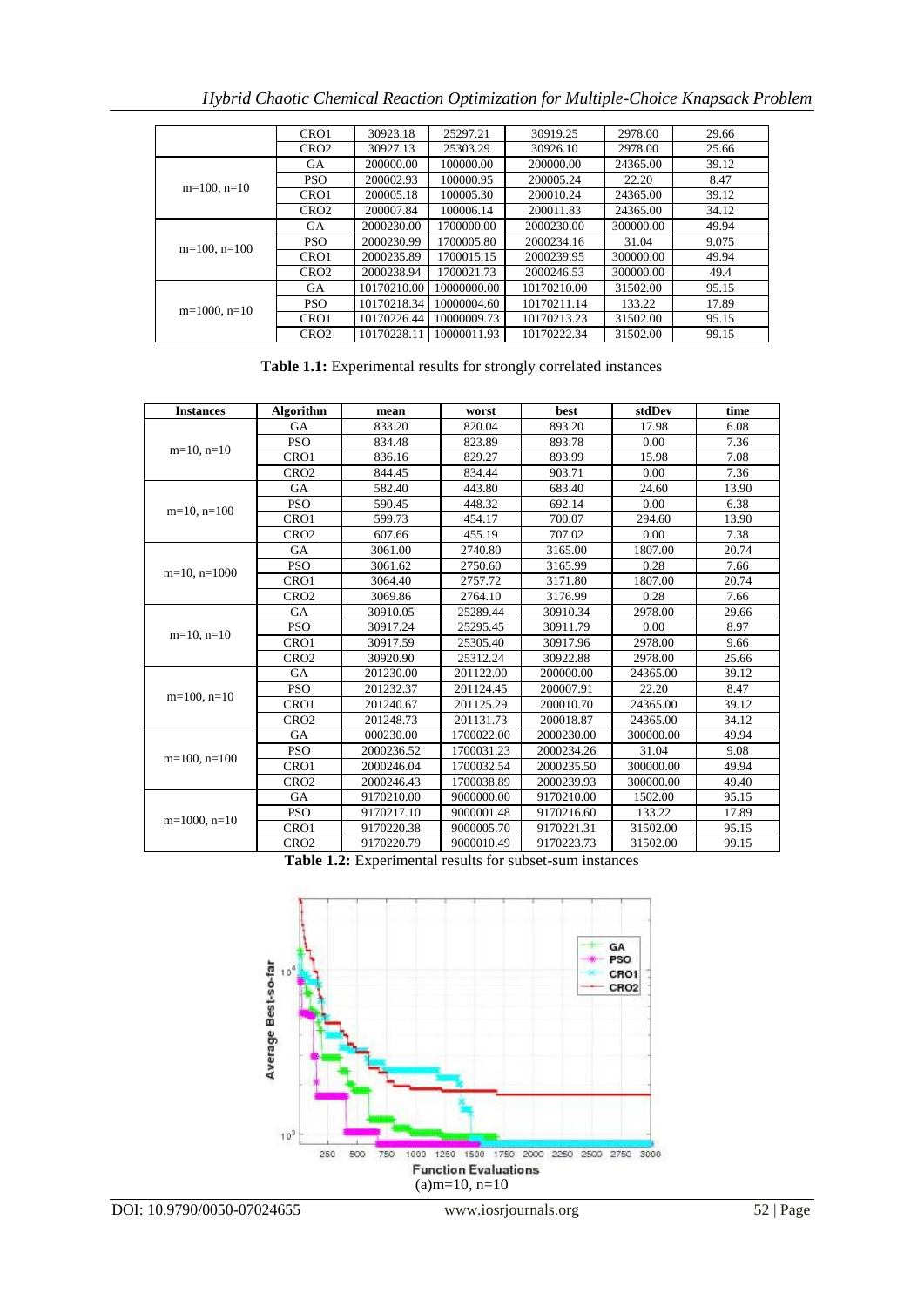

**Figure 1.2:** Comparison of GA, PSO, CRO1, and CRO2 on the MCKP. The objective function value ere averaged over 25 runs

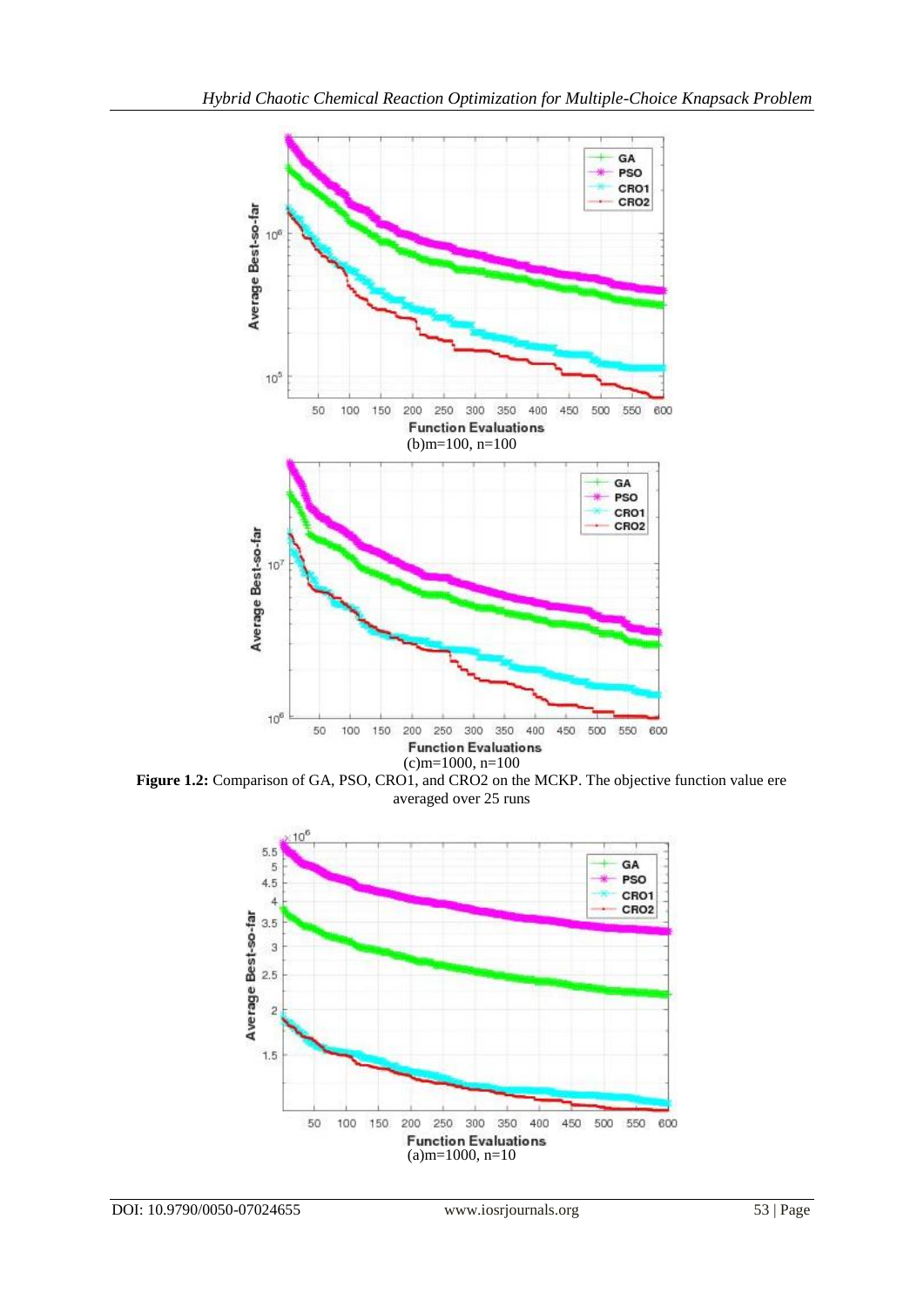

**Figure 1.3:** Comparison of GA, PSO, CRO1, and CRO2 on the MCKP. The objective function value was averaged over 30 runs

## **VI. Conclusion**

Multiple-choice knapsack problem is a well-known NP-hard problem. It has a large wide range of applications in real-world problems and mathematic theory. Chemical reaction optimization is a new metaheuristic mimic from a chemical reaction process that has shown excellent outperform many state-of-the-art approaches. The new algorithm in this chapter based on chemical reaction optimization metaheuristic is proposed to solve this problem. The experiment on a large range of data set demonstrates that the proposed method has superior performance when compared with GA, and PSO. In the future, author will develop a parallel version of this algorithm that improved efficiency.

#### **References**

- [1]. Robert M. Nauss. The 01 knapsack problem with multiple choice constraints. European Journal of Operational Research, 1978, 2(2): 125-131
- [2]. P. Sinha and A.A.Zoltners. The multiple-choice knapsack problem.Operational Research, 1979, 27(3): 503
- [3]. Tao Zhong and Rhonda Young. Multiple choice knapsack problem: Example of planning choice in transportation. Evaluation and Program Planning, 2010, 33(2): 128- 137
- [4]. P.C.Yue and C.K.Wong. Storage cost considerations in secondary index selection. International Journal of Parallel Programming, 1975, 4: 307-327
- [5]. Michael R. Garey and David S. Johnson. Computers and Intractability: A Guide to the Theory of NP-Completeness. W.H. Freeman, America, 1979
- [6]. M R Gen, R Cheng, M Sasaki, and Y Jin. Multiple-choice knapsack problem using genetic algorithms. Integrated Technology Systems, Maui, HI, 1998
- [7]. A.Y.S.Lam and V.O.K.Li. Chemical-reaction-inspired metaheuristic for optimization. Evolutionary Computation, IEEE Transactions on, 2010, 14(3): 381-399
- [8]. A.Y.S.Lam and V.O.K.Li. Chemical reaction optimization: a tutorial. Memetic Computing, 2012, 4: 3-17
- [9]. A.Y.S.Lam, Jialing Xu, and V.O.K.Li. Chemical reaction optimization for population transition in peer-to-peer live streaming. In Evolutionary Computation (CEC), 2010 IEEE Congress on, 2010: 1-8
- [10]. A.Y.S.Lam and V.O.K.Li. Chemical reaction optimization for cognitive radio spectrum allocation. In Global Telecommunications Conference(GLOBECOM 2010), 2010 IEEE, 2010: 1-5
- [11]. Jin Xu, A.Y.S.Lam, and V.O.K.Li. Chemical reaction optimization for the grid scheduling problem. In Communications (ICC), 2010 IEEE International Conference on, 2010: 1-5
- [12]. Jin Xu, A.Y.S.Lam, and V.O.K.Li. Chemical reaction optimization for task scheduling in grid computing. Parallel and Distributed Systems, IEEE Transactions on, 2011, 22(10): 1624-1631
- [13]. A.Y.S.Lam, V.O.K.Li, and J.J.Q.Yu. Real-coded chemical reaction optimization. Evolutionary Computation, IEEE Transactions on, 2011, 16(3): 339-353
- [14]. Jin Xu, Albert Y.S.Lam, and Victor O.K.Li. Stock portfolio selection using chemical reaction optimization. In Proceedings of International Conference on Operations Research and Financial Engineering (ICORFE 2011), Paris, France, 2011: 458-463
- [15]. J.J.Q.Yu, A.Y.S.Lam, and V.O.K.Li. Evolutionary artificial neural network based on chemical reaction optimization. In Evolutionary Computation (CEC), 2011 IEEE Congress on, 2011: 2083-2090
- [16]. Bo Pan, A.Y.S.Lam, and V.O.K.Li. Network coding optimization based on chemical reaction optimization. Proceedings of the Global Communications Conference (GLOBECOM 2011), 2011: 1-5
- [17]. Kenli Li, Zhimin Zhang, Yuming Xu, Bo Gao, and Ligang He. Chemical reaction optimization for heterogeneous computing environments. InParallel and Distributed Processing with Applications (ISPA), 2012 IEEE 10th International Symposium on, 2012: 17-23